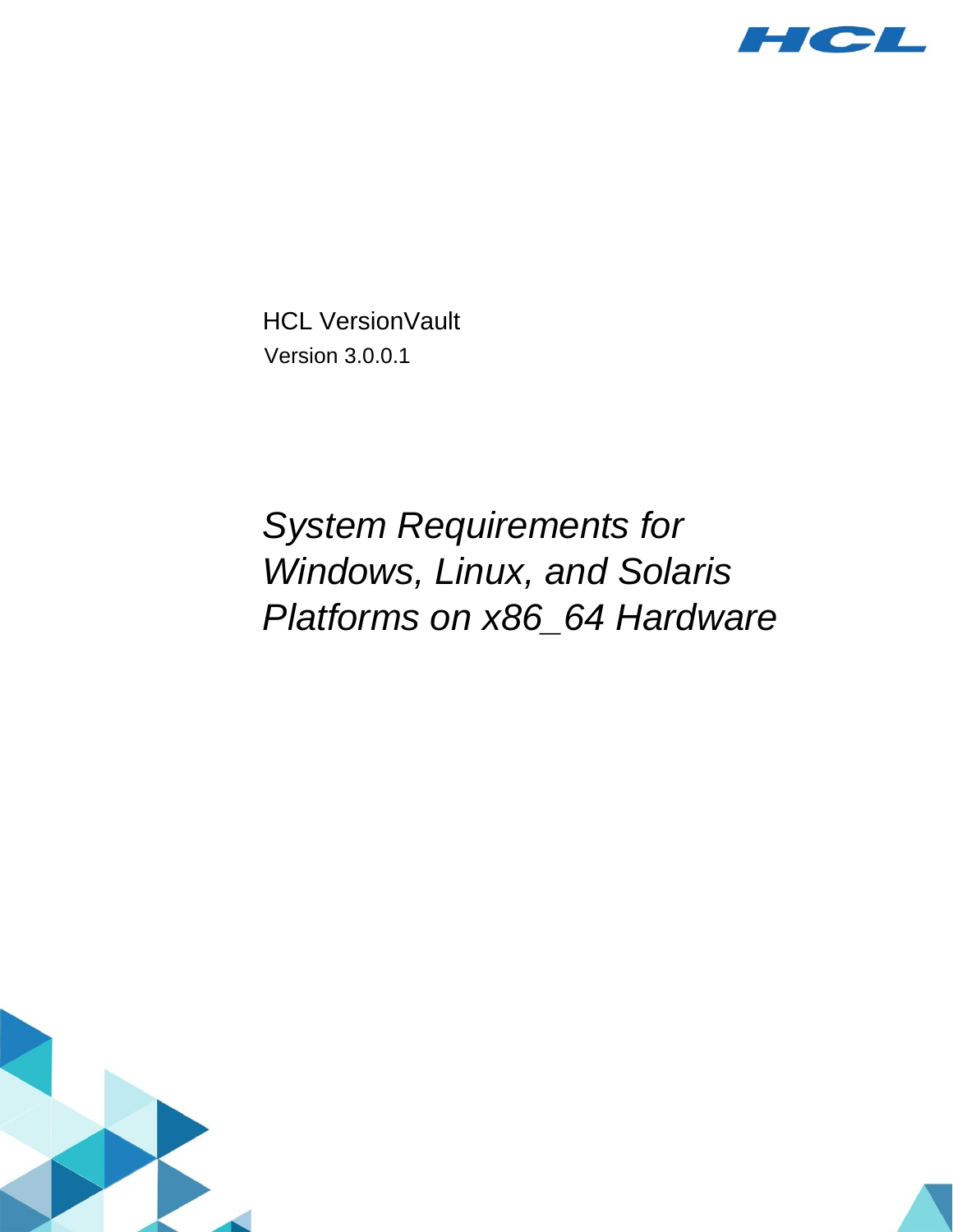HCL VersionVault System Requirements

© Copyright IBM Corporation 2001, 2016. © Copyright HCL Technologies Ltd. 2016, 2022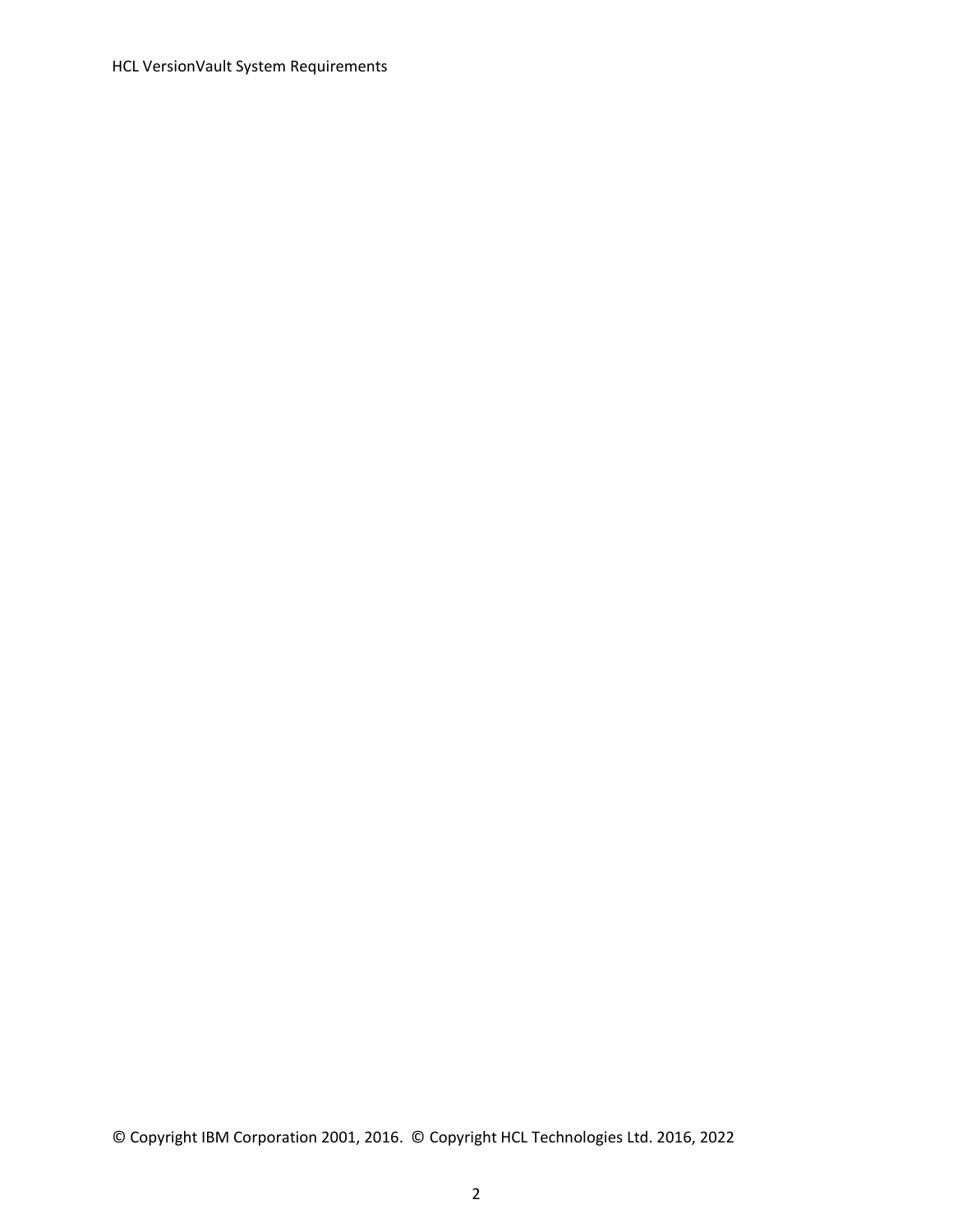#### Contents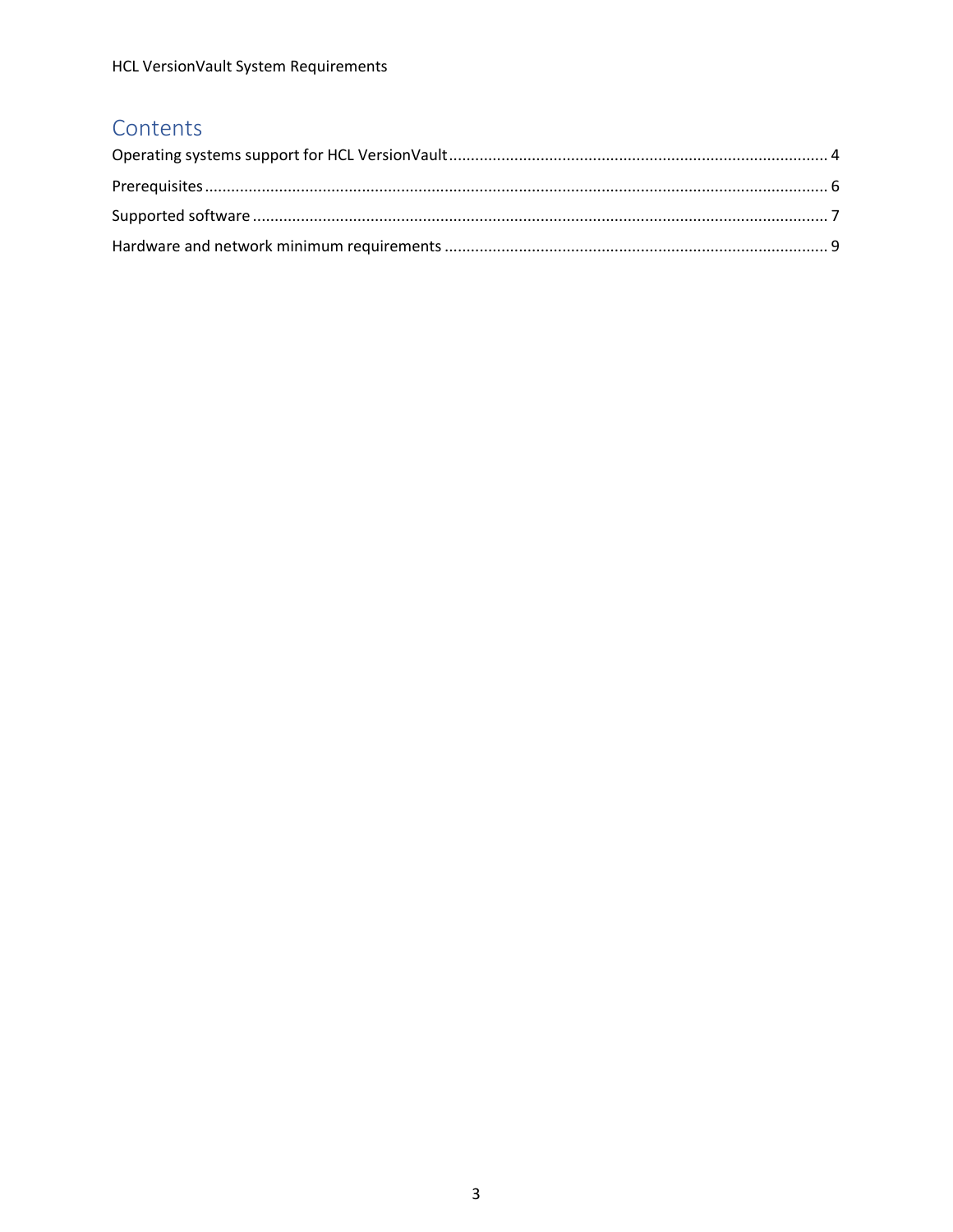## <span id="page-3-0"></span>Operating systems support for HCL VersionVault

| <b>Operating</b>  |                 | <b>Hardware and</b><br><b>Software</b>                         |                |                                                                                                                                                                                                                                                                            |  |
|-------------------|-----------------|----------------------------------------------------------------|----------------|----------------------------------------------------------------------------------------------------------------------------------------------------------------------------------------------------------------------------------------------------------------------------|--|
| <b>Systems</b>    | <b>Hardware</b> | <b>Requirements</b>                                            | <b>Updates</b> | <b>Notes</b>                                                                                                                                                                                                                                                               |  |
| RHEL <sub>7</sub> | x86-64          | See the Hardware and<br>Network minimum<br>requirements table. | Update 4-9     | 64-bit HCL VersionVault offering.<br>$\bullet$<br>See technote 249275 for information on<br>$\bullet$<br>how to configure your RHEL 7 system.<br>XFS is supported.<br>$\bullet$                                                                                            |  |
| RHEL <sub>8</sub> |                 |                                                                | Update 0-6     | 64-bit HCL VersionVault offering.<br>$\bullet$<br>See technote 887639 for information on<br>٠<br>how to configure your RHEL 8 system.<br>XFS is supported.<br>$\bullet$                                                                                                    |  |
| <b>SLES/D 12</b>  |                 |                                                                | Update 0-5     | 64-bit HCL VersionVault offering.<br>$\bullet$<br>See technote 520919 to configure your<br>$\bullet$<br>SLES/D 12 system prior to installing<br>VersionVault.<br>BTRFS should not be used for view<br>٠<br>storage, see technote 562519.<br>XFS is supported.<br>$\bullet$ |  |
| <b>SLES/D 15</b>  |                 |                                                                | Update 0-3     | 64-bit HCL VersionVault offering.<br>$\bullet$<br>See technote 718343 to configure your<br>٠<br>SLES/D 15 system prior to installing<br>VersionVault.<br>BTRFS should not be used for view<br>$\bullet$<br>storage, see technote 562519.<br>XFS is supported.              |  |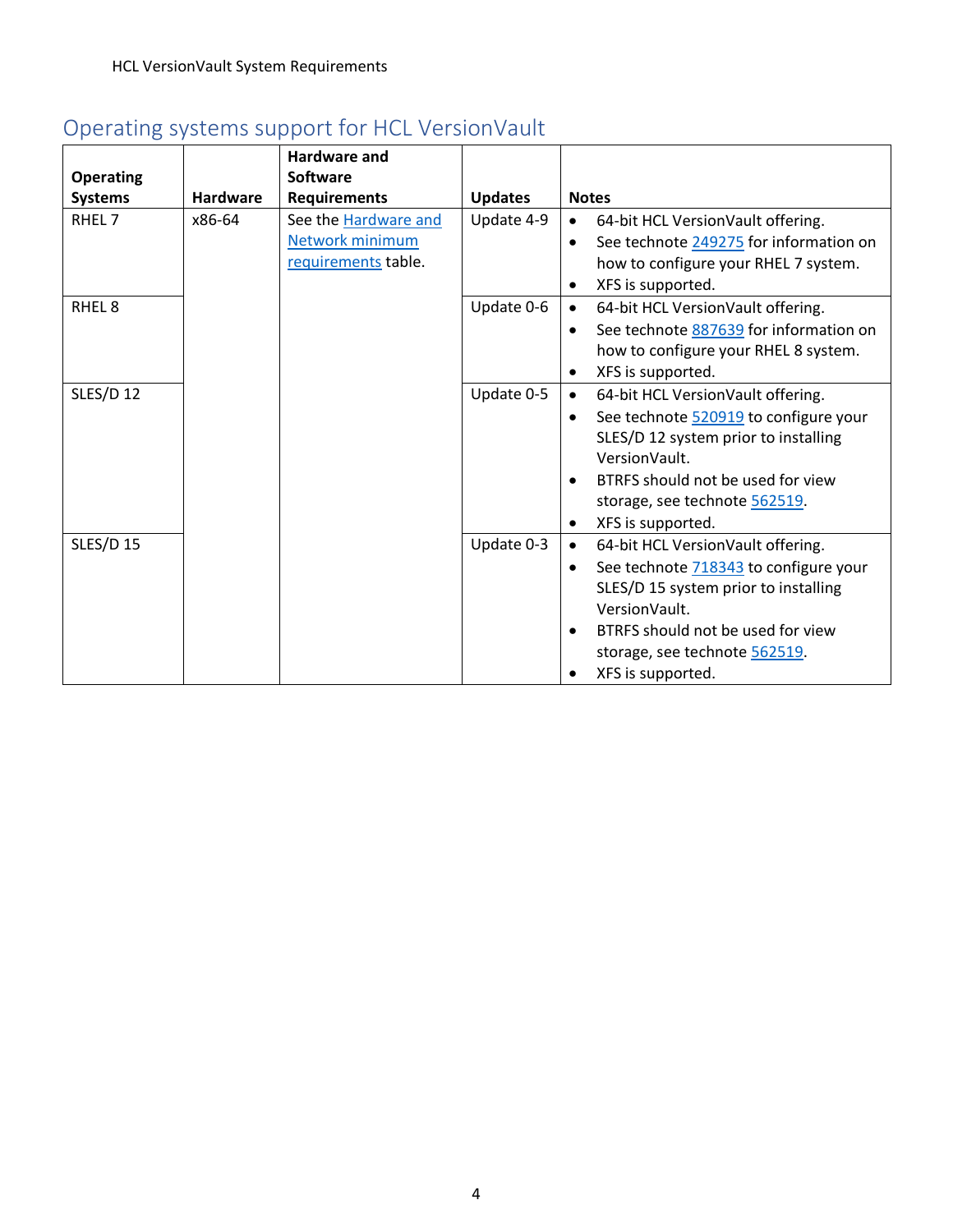|                       |          | <b>Hardware and</b>         |                   |                                                                                         |
|-----------------------|----------|-----------------------------|-------------------|-----------------------------------------------------------------------------------------|
| <b>Operating</b>      |          | <b>Software</b>             |                   |                                                                                         |
| <b>Systems</b>        | Hardware | <b>Requirements</b>         | <b>Updates</b>    | <b>Notes</b>                                                                            |
| Windows 10            | x86-64   | See the <b>Hardware and</b> | Version           | 64-bit HCL VersionVault offering.<br>$\bullet$                                          |
|                       |          | Network minimum             | 1803 (April       | See technote 559153 for limitations<br>$\bullet$                                        |
|                       |          | requirements table.         | 2018<br>Update) - | with Windows 10.                                                                        |
|                       |          |                             | 21H2 (Nov         |                                                                                         |
|                       |          |                             | 2021              |                                                                                         |
|                       |          |                             | Update)           |                                                                                         |
| Windows 11            |          |                             |                   | 64-bit HCL VersionVault offering.<br>$\bullet$                                          |
|                       |          |                             |                   | See technote 559153 for limitations<br>$\bullet$                                        |
|                       |          |                             |                   | with Windows 11.                                                                        |
| <b>Windows Server</b> |          |                             | All updates       | 64-bit HCL VersionVault offering.<br>$\bullet$                                          |
| 2016                  |          |                             |                   | See technote 559153 for limitations<br>$\bullet$                                        |
|                       |          |                             |                   | with Windows Server 2016.                                                               |
| <b>Windows Server</b> |          |                             | All updates       | 64-bit HCL VersionVault offering.<br>$\bullet$                                          |
| 2019                  |          |                             |                   | See technote 559153 for limitations<br>$\bullet$                                        |
|                       |          |                             |                   | with Windows Server 2019.                                                               |
| <b>Windows Server</b> |          |                             |                   | 64-bit HCL VersionVault offering.<br>$\bullet$                                          |
| 2022                  |          |                             |                   | See technote 559153 for limitations<br>$\bullet$                                        |
|                       |          |                             |                   | with Windows Server 2022.                                                               |
| Solaris 11            |          |                             | Update 0-4        | 64-bit HCL VersionVault offering.<br>$\bullet$                                          |
|                       |          |                             |                   | Solaris NGZ is supported.<br>$\bullet$                                                  |
|                       |          |                             |                   | To review restrictions for Solaris, see<br>$\bullet$                                    |
|                       |          |                             |                   | technote 82445.                                                                         |
|                       |          |                             |                   | To learn how to deploy on Solaris<br>$\bullet$<br>zones, see Deploying HCL VersionVault |
|                       |          |                             |                   | on Solaris zones.                                                                       |
|                       |          |                             |                   | Includes support for Solaris kernel<br>$\bullet$                                        |
|                       |          |                             |                   | zones on Solaris 11 Update 2 and later.                                                 |
|                       |          |                             |                   | For required layered software<br>$\bullet$                                              |
|                       |          |                             |                   | packages, see technote 477033.                                                          |
| <b>Ubuntu 20.04</b>   |          |                             | Update 0-3        | For Updates 2 and 3, both the generic<br>$\bullet$                                      |
|                       |          |                             |                   | and HWE kernels are supported.                                                          |
|                       |          |                             |                   | See technote 281031.<br>$\bullet$                                                       |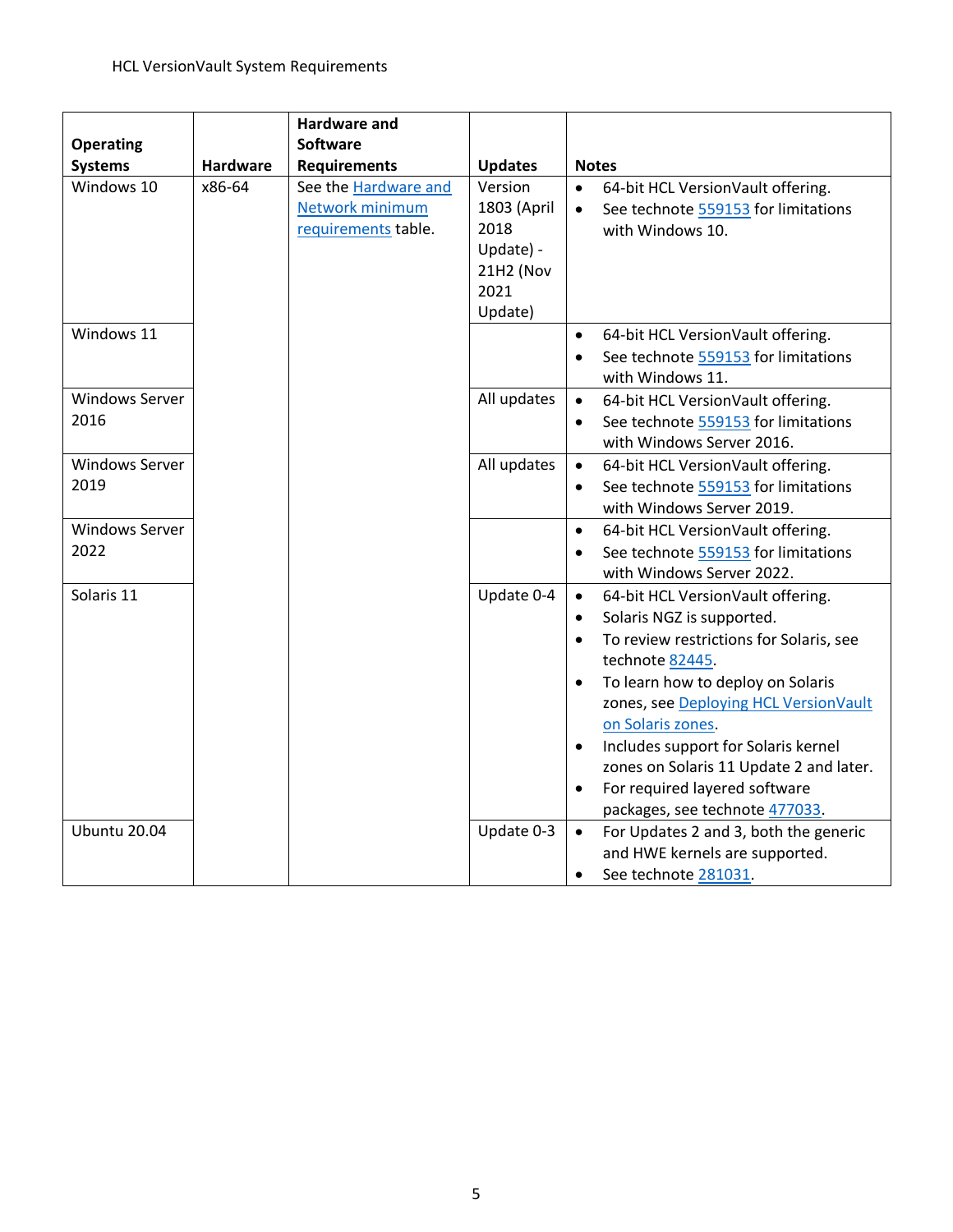## <span id="page-5-0"></span>Prerequisites

| Capability                 | Prerequisite                   | Version                 | <b>Notes</b>                    |
|----------------------------|--------------------------------|-------------------------|---------------------------------|
| <b>Application Servers</b> | IBM WebSphere                  | 8.5.5 and future        | Windows and Linux               |
|                            | <b>Application Server</b>      | fix packs,              | x86_64 only                     |
|                            |                                | 9.0.0.8 and future      |                                 |
|                            |                                | fix packs,              |                                 |
|                            |                                | 9.0.5.8 and future      |                                 |
|                            |                                | fix packs               |                                 |
|                            | Tomcat                         | 8 and future fix packs, | Windows and Linux               |
|                            |                                | 9 and future fix packs  | x86_64 only                     |
| <b>Installation</b>        | <b>IBM Installation</b>        | 1.8.6 through 1.8.9.6,  | See technote 468949             |
|                            | Manager                        | 1.9.1 and future        | for information on IM           |
|                            |                                | fix packs               | console mode                    |
|                            |                                |                         | functionality.                  |
| Licensing                  | <b>Flexera Cloud Licensing</b> |                         | Hosted by Flexera and           |
|                            |                                |                         | it requires:                    |
|                            |                                |                         | VersionVault<br>$\bullet$       |
|                            |                                |                         | clients to have                 |
|                            |                                |                         | internet access to              |
|                            |                                |                         | Flexera servers.                |
|                            |                                |                         | Licenses issued by<br>$\bullet$ |
|                            |                                |                         | the HCL License                 |
|                            |                                |                         | Fulfillment team.               |
|                            | <b>HCL Common Local</b>        | 1.0, 2.0                | Hosted in your                  |
|                            | License Server                 |                         | environment, with               |
|                            |                                |                         | periodic online or              |
|                            |                                |                         | offline communications          |
|                            |                                |                         | with Flexera Web                |
|                            |                                |                         | Services.                       |
|                            | Atria                          |                         | Hosted in your                  |
|                            |                                |                         | environment. Requires           |
|                            |                                |                         | alternate licenses              |
|                            |                                |                         | issued by the HCL               |
|                            |                                |                         | License Fulfillment             |
|                            |                                |                         | team.                           |
| <b>Web Servers</b>         | <b>IBM HTTP Server</b>         | 8.5.5 and future        | Windows and Linux               |
|                            |                                | fix packs,              | x86_64 only                     |
|                            |                                | 9.0.0.8 and future      |                                 |
|                            |                                | fix packs,              |                                 |
|                            |                                | 9.0.5.8 and future      |                                 |
|                            |                                | fix packs               |                                 |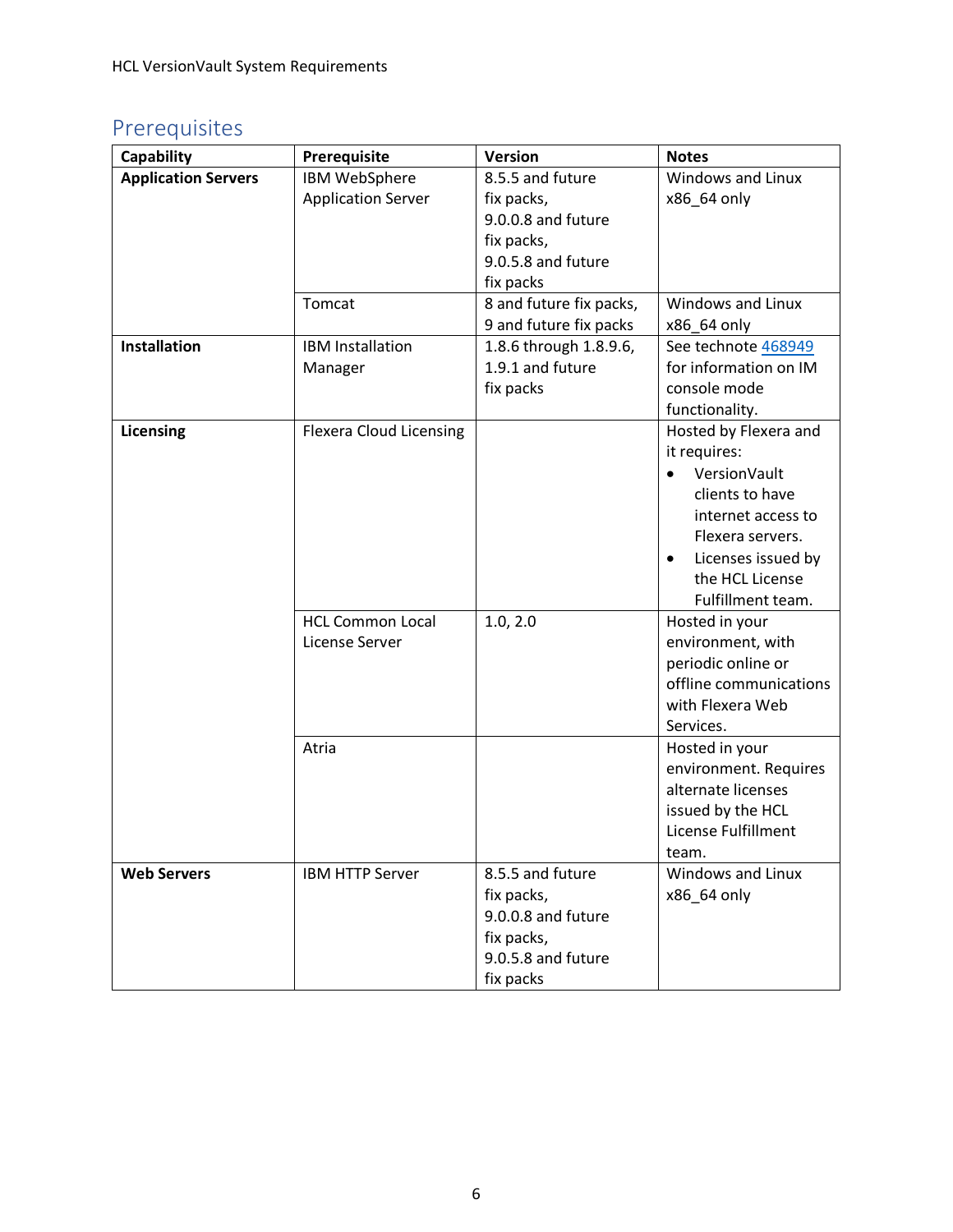## <span id="page-6-0"></span>Supported software

| Capability               | <b>Software</b>              | <b>Version</b>        | <b>Notes</b>                |
|--------------------------|------------------------------|-----------------------|-----------------------------|
| Configuration            | VersionVault MultiSite       | 3.0.0.1               | VersionVault and            |
| <b>Management</b>        |                              |                       | VersionVault MultiSite      |
|                          |                              |                       | versions must match         |
|                          |                              |                       | exactly.                    |
| <b>Development Tools</b> | Compass                      | 2.1.0                 | Integration support is      |
|                          |                              |                       | offered through the         |
|                          |                              |                       | OSLC integration, see       |
|                          |                              |                       | technote 395953.            |
|                          | Cadence Design               | 6.1.8                 | VersionVault-               |
|                          | Framework                    |                       | Cadence Virtuoso            |
|                          |                              |                       | integration requires        |
|                          |                              |                       | that HCL VersionVault       |
|                          |                              |                       | is installed on user        |
|                          |                              |                       | systems.                    |
|                          | <b>GSKit</b>                 | 8.0.m.n               | 8.0.55.26 and future        |
|                          |                              |                       | fix packs                   |
|                          | Microsoft Visual Studio      | 2017, 2019, 2022, and |                             |
|                          |                              | future fix packs      |                             |
|                          | <b>Rational Application</b>  | 9.6.1.1 and future    | Windows and Linux           |
|                          | Developer for                | fix packs,            | x86_64 only                 |
|                          | WebSphere Software           | 9.7.0.2 and future    |                             |
|                          |                              | fix packs             |                             |
|                          | <b>Rational Software</b>     | 9.7.0.2 and future    | Windows and Linux           |
|                          | Architect                    | fix packs             | x86_64 only                 |
|                          | <b>Rational Software</b>     | 9.7.0.2 and future    | Windows and Linux           |
|                          | Architect for                | fix packs             | x86_64 only                 |
|                          | WebSphere Software           |                       |                             |
|                          | <b>WebSphere Application</b> | 8.5.5 and future      | Windows and Linux           |
|                          | Server Developer Tools       | fix packs             | x86_64 only                 |
|                          | for Eclipse                  |                       |                             |
| <b>Eclipse Run Time</b>  | <b>IBM Eclipse SDK</b>       | 4.7 and future        | Supported for<br>$\bullet$  |
| <b>Environment</b>       |                              | fix packs,            | VersionVault                |
|                          |                              | 4.8 and future        | <b>Explorer for Eclipse</b> |
|                          |                              | fix packs,            | IDE only.                   |
|                          |                              | 4.11 and future       | VersionVault<br>$\bullet$   |
|                          |                              | fix packs,            | Explorer is built on        |
|                          |                              | 4.15 and future       | Eclipse 4.6 and             |
|                          |                              | fix packs,            | supports up to              |
|                          |                              | 4.16 and future       | Eclipse 4.22 for the        |
|                          |                              | fix packs,            | VersionVault                |
|                          |                              | 4.22 and future       | Explorer plugin             |
|                          |                              | fix packs             | offering. Therefore,        |
|                          |                              |                       | it requires GTK+            |
|                          |                              |                       | 2.10.0 (or later).          |
|                          |                              |                       | See technote                |
|                          |                              |                       | 543633.                     |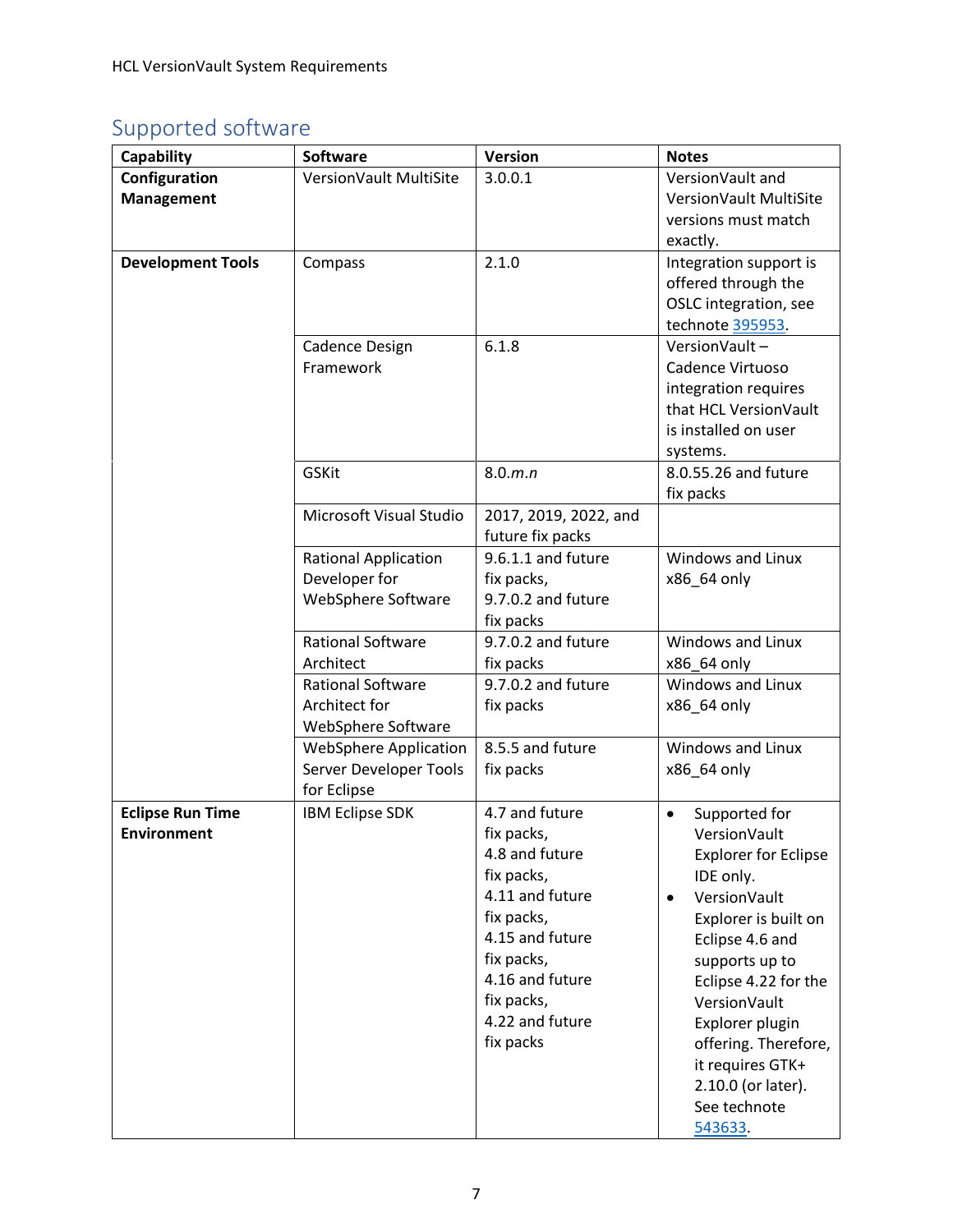| Capability               | <b>Software</b>         | <b>Version</b>         | <b>Notes</b>             |
|--------------------------|-------------------------|------------------------|--------------------------|
| <b>File Servers</b>      | Samba                   | 4.7.1 and future       |                          |
|                          |                         | fix packs,             |                          |
|                          |                         | 4.9.4 and future       |                          |
|                          |                         | fix packs,             |                          |
|                          |                         | 4.12.6 and future      |                          |
|                          |                         | fix packs,             |                          |
|                          |                         | 4.14.4 and future      |                          |
|                          |                         | fix packs              |                          |
| <b>Installation</b>      | <b>IBM</b> Installation | 1.8.6 through 1.8.9.6, | See technote 468949      |
|                          | Manager                 | 1.9.1 and future       | for information on IM    |
|                          |                         | fix packs              | console mode             |
|                          |                         |                        | functionality.           |
| <b>Java SDK</b>          | OpenJDK Java            | 8 and future fix packs | Install Java before      |
|                          | SDK/JRE 8               |                        | installing VersionVault. |
| <b>NFS Clients</b>       | Open Text NFS Client    | 14.0.0.365             |                          |
|                          | Open Text NFS Solo      | 14.0.0.365             |                          |
| <b>Terminal Services</b> | Citrix XenDesktop LTSR  | 7.6                    |                          |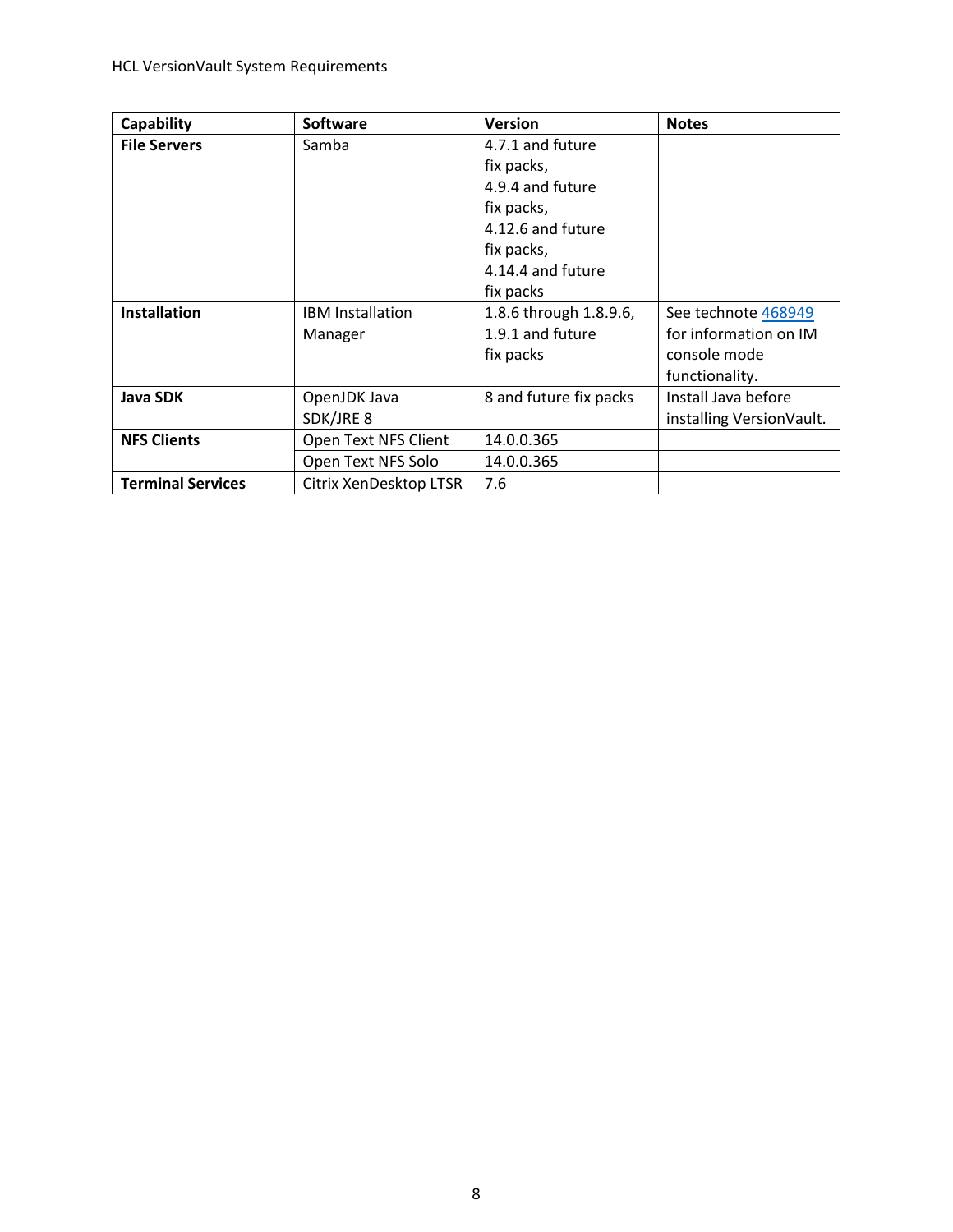| Component(s)               | <b>Processor</b>        | <b>Memory/Disk</b>                          | <b>Network</b>        |
|----------------------------|-------------------------|---------------------------------------------|-----------------------|
| <b>VersionVault Server</b> | 4 CPUs (quad core)      | 8 GB RAM is minimum.                        | Wired connectivity of |
| hosts                      |                         |                                             | 100 MB Full Duplex is |
|                            | 128 processes on hosts  | 80 GB hard disk space                       | minimum, 1 Gigabit is |
|                            | running Linux or the    |                                             | recommended.          |
|                            | UNIX system.            | Additional VersionVault                     |                       |
|                            |                         | processes or servers                        |                       |
|                            | Additional VersionVault | (such as license,                           |                       |
|                            | processes or servers    | registry, VOB or other)                     |                       |
|                            | (such as license,       | requires additional                         |                       |
|                            | registry, VOB or other) | resources.                                  |                       |
|                            | requires additional     |                                             |                       |
|                            | resources.              | Any host that has VOB                       |                       |
|                            |                         | or view storage                             |                       |
|                            |                         | directories must have                       |                       |
|                            |                         | enough disk space to                        |                       |
|                            |                         | contain the files and<br>databases used for |                       |
|                            |                         | storage of VOB or view                      |                       |
|                            |                         | storage directories.                        |                       |
|                            |                         | The amount of space                         |                       |
|                            |                         | required depends on                         |                       |
|                            |                         | the characteristics and                     |                       |
|                            |                         | use of the VOBs and                         |                       |
|                            |                         | views.                                      |                       |
| <b>Dedicated</b>           | Quad Core/CPU           | 8 GB RAM                                    | Wired connectivity to |
| <b>VersionVault WAN</b>    |                         |                                             | other VersionVault    |
| Server <sup>12</sup>       | 128 processes on        | 80 GB hard disk space                       | Servers.              |
|                            | hosts, running Linux or |                                             |                       |
| VersionVault or            | the UNIX system.        | 600 file descriptors per                    | 100 MB full-duplex is |
| Compass Web                |                         | host (not per process),                     | minimum, 1 Gigabit is |
| applications installed     |                         | running Linux or the                        | recommended.          |
|                            |                         | UNIX system.                                |                       |
|                            |                         | If the VersionVault                         |                       |
|                            |                         | WAN server is to host                       |                       |
|                            |                         | more than a single                          |                       |
|                            |                         | WAS profile (for                            |                       |
|                            |                         | example, VersionVault,                      |                       |
|                            |                         | Compass,                                    |                       |
|                            |                         | Requisite Pro), then                        |                       |
|                            |                         | additional resources                        |                       |
|                            |                         | are required.                               |                       |

#### <span id="page-8-0"></span>Hardware and network minimum requirements

 $\overline{a}$ 

 $<sup>1</sup>$  For more detailed configuration information, refer to technote  $365695$ .</sup>

<sup>&</sup>lt;sup>2</sup> Additional VersionVault processes or servers located on this machine (such as license, registry, VOB, or others) requires additional resources.